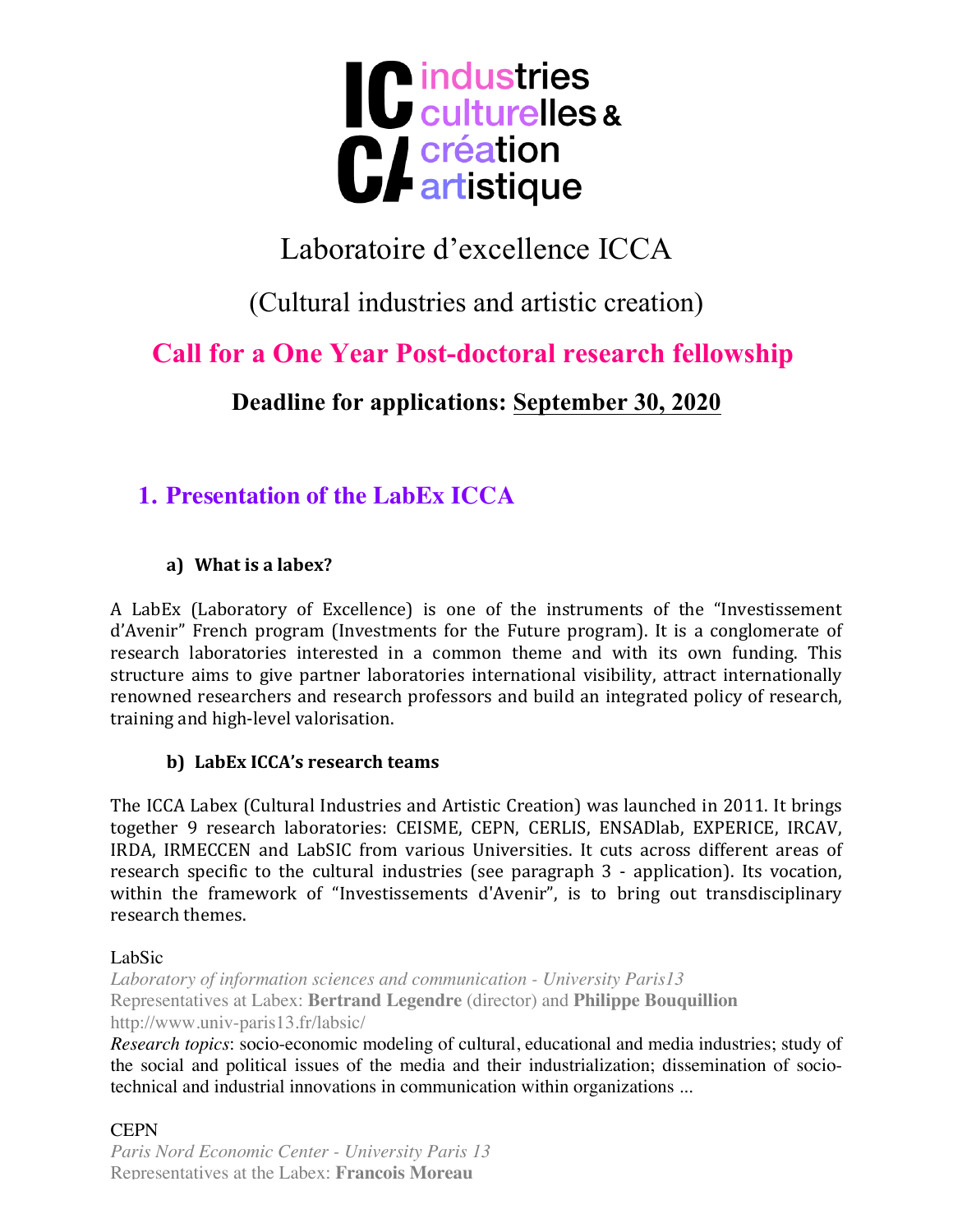#### http://www.univ-paris13.fr/CEPN/

Research topics (within the scope of the LabEx ICCA): Intellectual Property Rights and Innovation, Economics of Culture and Intangibles.

#### IRCAV

*Institute for Cinema and Audiovisual Research - University Paris 3.* Representative at the Labex: **Laurent Creton** and **Fabrice Rochelandet** http://www.univ-paris3.fr/ircav

Research topics: Cinema and audiovisual, delineared television, enriched television, design of audiovisual content in relation to their media, new media.

#### CIM

*Center for Studies on Images and Media Sounds - University Paris 3*  Labex Representative: **Marie-France Chambat-Houillon** (Director) and **Bruno Henocque** http://www.univ-paris3.fr/1236706653208/0/fiche laboratoire/

Research Themes: Theory and reception of media documents, television enunciation, genres and television programs, programming and channel identity.

#### **CERLIS**

*Center for Research on Social Links - University Paris 5*  Representatives at the Labex: **François Mairesse** and **Olivier Thévenin** http://recherche.parisdescartes.fr/CERLIS

Research topics: CERLIS is a general laboratory of social sciences (sociology of education, family and individual, health, childhood, adolescence and youth, education and professionalization, work and professional groups, culture and arts).

#### EnsadLab

*Research Laboratory of the National School of Decorative Arts*  Representatives at Labex: **Emmanuel Mahé** (Director) http://www.ensad.fr/spip.php?article139 Research topics: Design, innovation, prospective, digital identities, history of 3D.

#### IRDA

*Business Law Research Institute - University Paris 13*  Representatives at the Labex: **Céline Bloud-Rey** and **Catherine Arnaud** Research topics: European law, international law, national business law, legal regulation of cultural industries.

#### IRMECCEN

*Institute for Media, Culture, Communication and Digital Research - University Paris 3*  LabEx representative: **Franck Rebillard** https://irmeccen.org/

Research topics: Analyzes of communication practices and media and cultural representations in the digital age, drawing in particular on interdisciplinary approaches related to media studies or cultural studies in an international context.

#### **EXPERICE**

*Interuniversity research center experience, cultural resources, education - University Paris 13*  Representatives at the Labex: **Pascale Garnier** (director) and **Gilles Brougère** http://www.univ-paris13.fr/experice/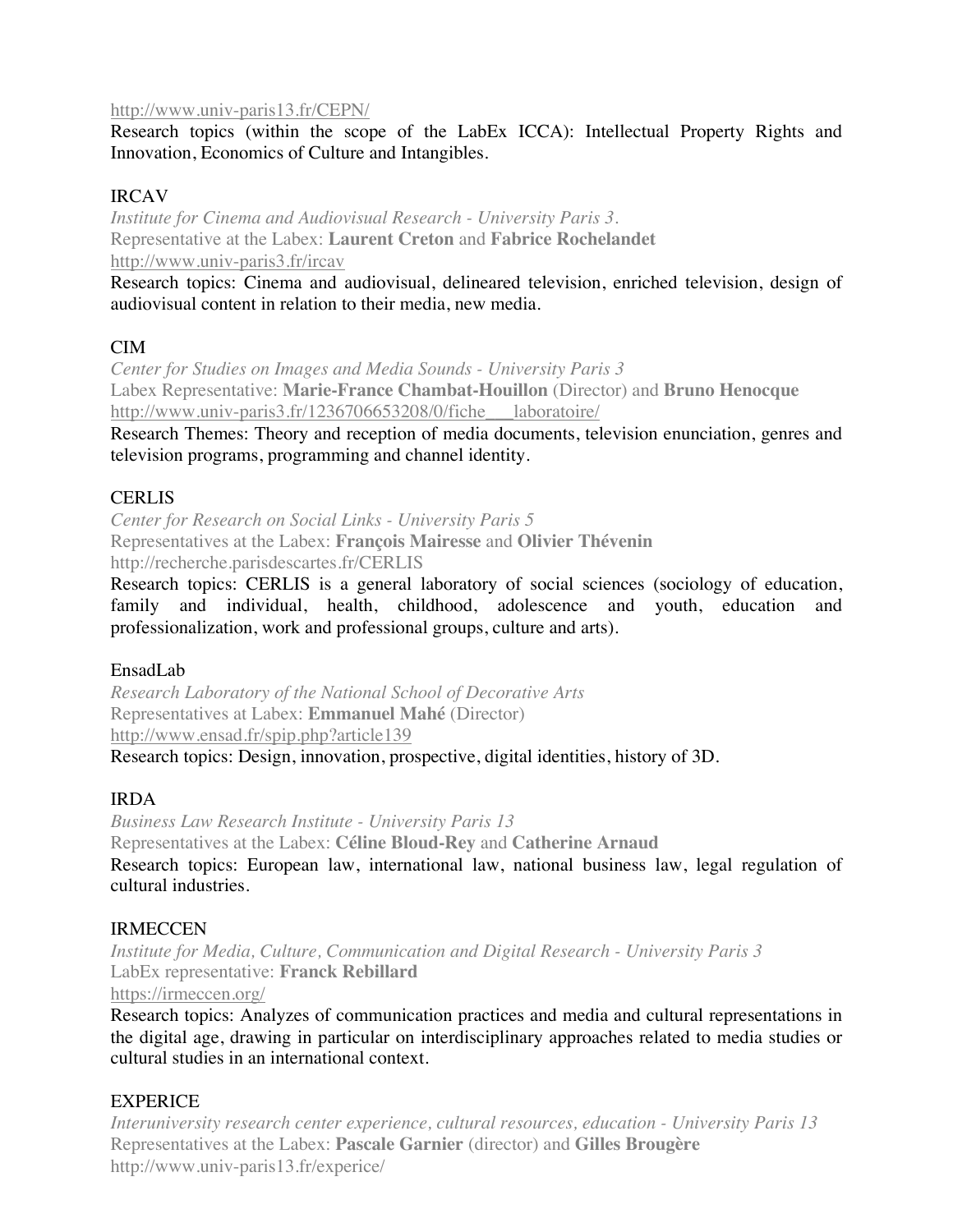Research topics: educational sciences, Particular interest will be given to toys, games, children's literature and multimedia practices (computers, video games)

## **2. Research themes :**

ICCA is an interdisciplinary research laboratory focusing on the arts, culture and digital markets and their practices. Founded in 2011, ICCA aims to analyse new economic and regulatory models and to study new uses, emerging markets and changing legal frameworks, in both traditional sectors and the digital world.

The ICCA LabEx is currently developing research work on **the concepts of cultural territories and creative cities** (cluster, creative cities, etc.). Particular attention will be paid to candidates proposing research projects related to this question.

*ICCA* teams are working on the following areas :

- 1- New cultural enterprises in the digital age
- 2- the development of cultural industries in emerging nation
- 3- Independence
- 4- Innovation and cultural outreach
- 5- The economics and sociology of celebrity
- 6- Formats and content
- 7- The cultural industries and non commercial organisations (museums)
- 8- Public policy and regulation

# **3. Presentation of the post-doctoral position**

#### The post-doctoral position is open primarily to candidates who have obtained their doctorate outside the French high-education system.

The post-doctoral student will be assigned to one of the research teams of labex ICCA. **The candidate is invited to contact one or more members of these laboratories since** the application will be made jointly by the candidate and the chosen research team.

#### **Gross monthly salary: 2,826 euros**

The selected candidate will have at his disposal a working space in the Maison de Sciences de l'Homme Paris Nord Resarch Center and will benefit from a 3,000 euros basic funding allocated to his/her research project (additional funding may be obtained from the Scientific Council of the LabEx ICCA for specific needs)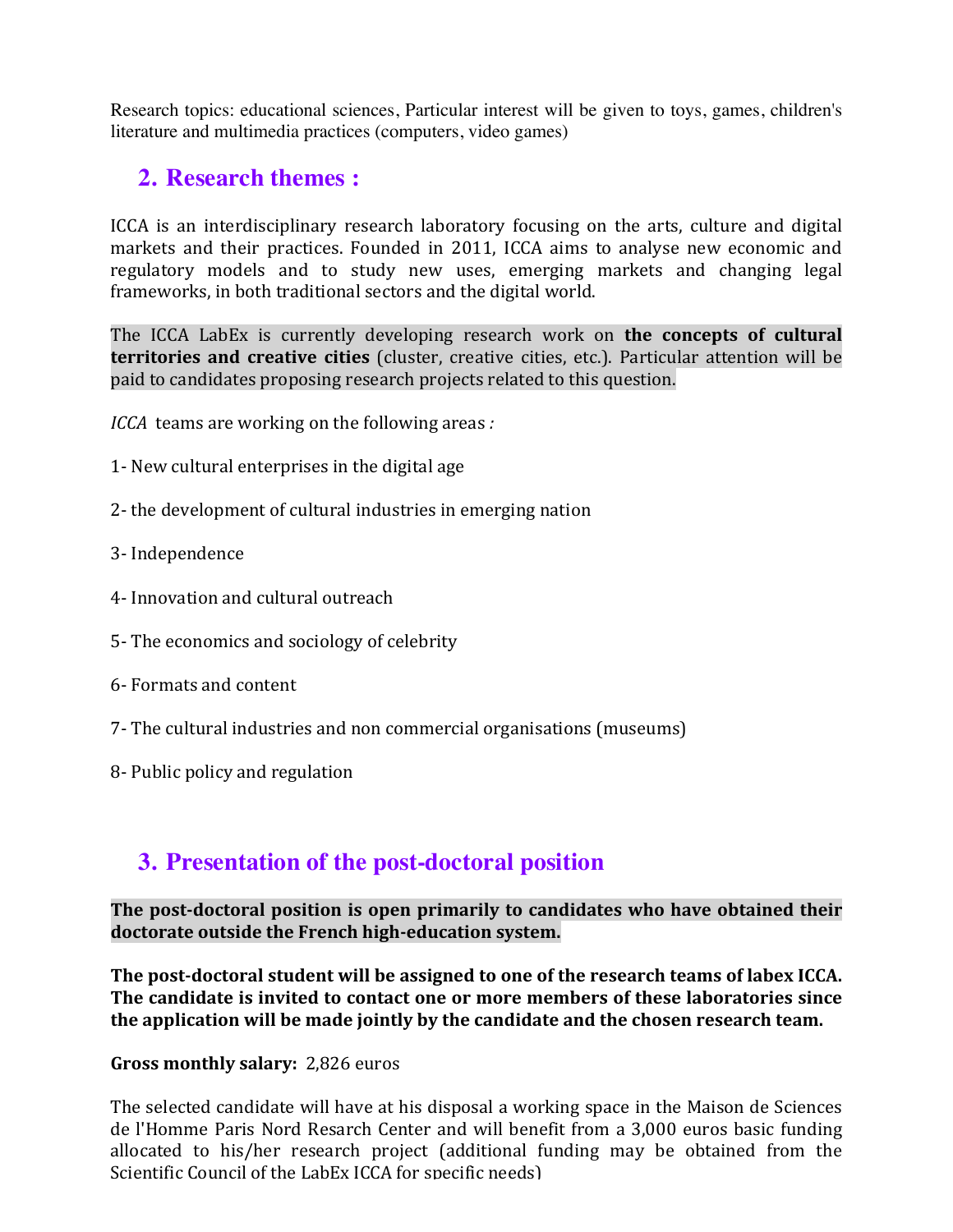The contract will be for a period of **12 months** and will start according to the candidate's constraints. 

This research fellowship does not allow a parallel employment contract nor a teaching commitment over 64 hours a year.

#### **Missions :**

This post-doctoral contract does not impose specific assignments on the selected candidate or imperative participation in specific research projects carried out within the LabEx ICCA. The priority for the Labex ICCA is to offer good research conditions to the postdoctoral fellow to carry out a research project within ICCA's priorities and thus contribute to the outreach of the LabEx ICCA.

However, the selected postdoctoral fellow might be involved in the scientific activities of the LabEx ICCA on several levels. By participating in the organization of the ICCA's Summer School in September 2018 (review and discussion of the work of doctoral students, ...), contributing to existing research projects or editing a new collaborative project, ...

# **4. Application**

**Candidates are invited to present research projects related to cultural industries (cinema, television, publishing, music, video games, heritage, museums, design, etc.)** and in at least one of the following disciplinary fields (sociology, economics, information and communication, law).

### **Conditions of application :**

Candidates must have obtained a PhD for less than 5 years at the time of application

### **Application should include:**

- A curriculum vitae (one page)
- A list of publications
- A research project in French or English (five pages) including a provisional budget
- Letters of reference (at least two)
- A letter of support from the research team that will host the selected candidate.